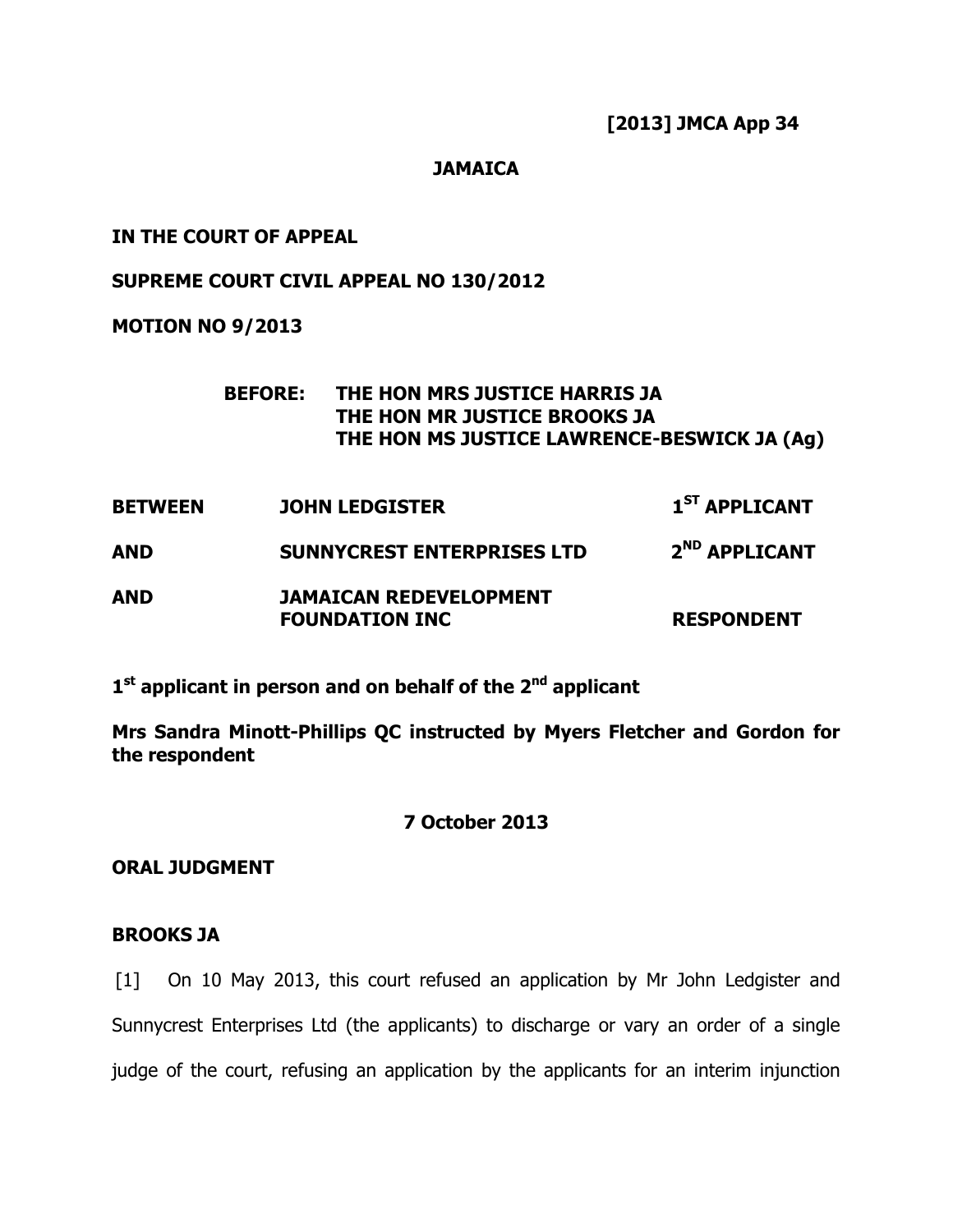pending appeal. The applicants are aggrieved by the refusal and on 21 June 2013, filed the present motion seeking permission to appeal to Her Majesty in Council. Such permission is provided for in section 110 of the Constitution of Jamaica.

[2] The respondent to the application, Jamaican Redevelopment Foundation (JRF), has filed a notice of preliminary objection to the motion. In its notice and before this court, JRF argued that the applicant's motion, having been filed more than 21 days after the judgment of the court, is out of time and therefore cannot be entertained. It further argues that this court has no authority to extend the time within which the motion may be filed.

[3] JRF's preliminary point is patently correct. As far back as 1982, this court has consistently adopted the principle that it has no power to extend the time for the filing of applications for permission to appeal to Her Majesty in Council. The time is specified as being 21 days and is stipulated by section 3 of the Jamaica (Procedure in Appeals to Privy Council) Order in Council 1962 (hereafter called "the Order in Council"). The principle mentioned above was stated in Chas E Ramson Ltd and Another v Harbour Cold Stores Ltd SCCA No 57/1978 (delivered 27 April 1982).

[4] Before referring to the case itself it would be helpful to quote section 3 of the Order in Council. It states as follows:

> "3. Applications to the Court for leave to appeal shall be made by motion or petition within twenty-one days of the date of the judgment appealed from, and the applicant shall give all other parties concerned notice of his intended application."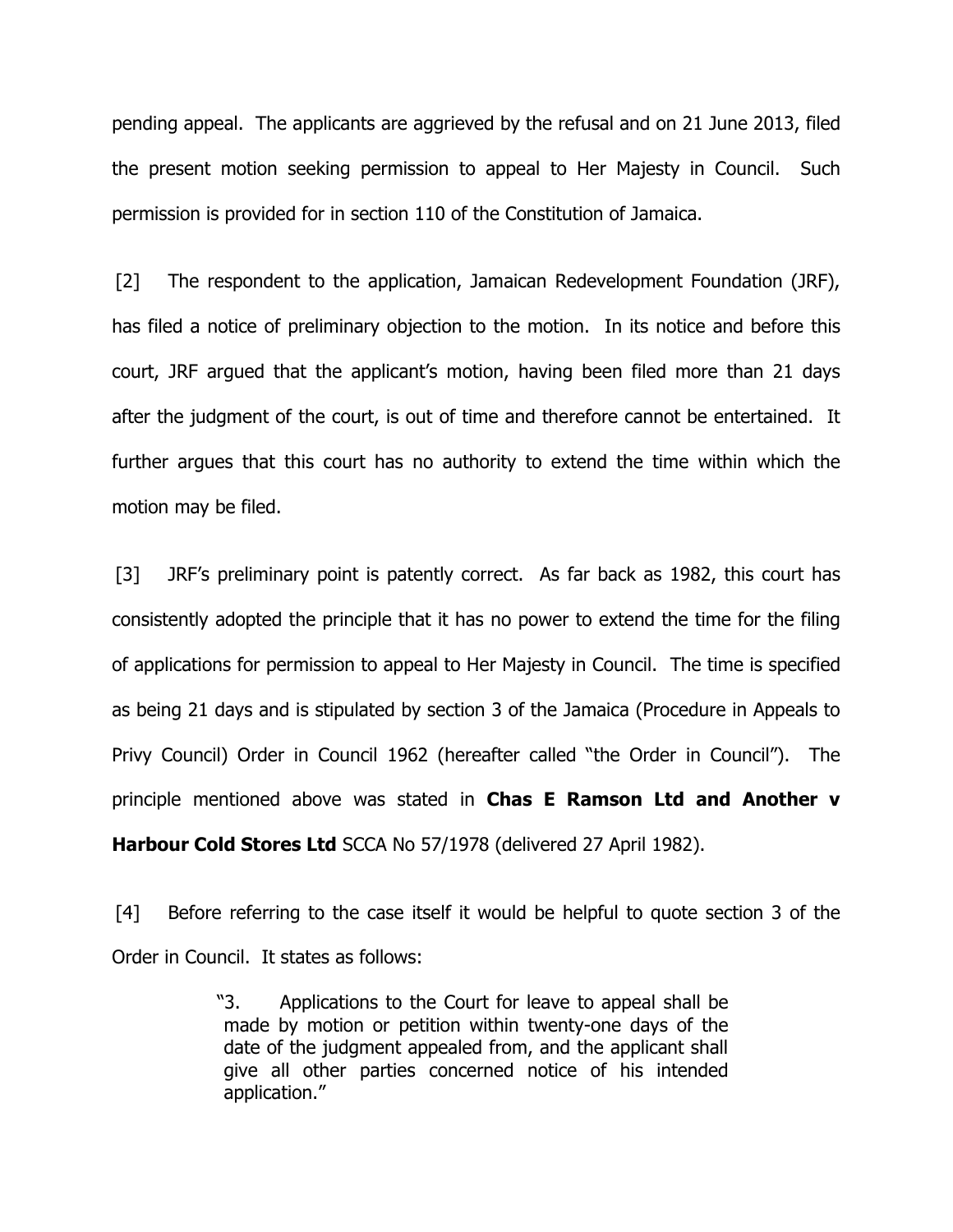[5] In Chas E Ramson Ltd, the applicants were late in filing their notice of motion applying for permission to appeal to Her Majesty in Council. The respondents to the application filed a notice of objection on the basis that the notice had been filed out of time. The applicants then filed an application for an extension of time in which to file the motion. The respondents countered, asserting that this court had no jurisdiction to grant an application for extension of time to file the notice of motion.

[6] In considering the issues raised by the arguments in that case, this court stated that it may only grant an extension of time where a rule or order empowered it so to do. It found, however, that because the provisions of section 3 had been established by an Order in Council, the court had no authority to extend the time that was stipulated therein. It stated at page 3 of the judgment:

> "The Rules governing appeals to the Privy Council were made by Her Majesty by virtue and in the exercise of the powers in that behalf given by an Imperial Statute, the Judicial Committee Act, 1844, 7 & 8 Vict. C. 69, and by and with the advice of Her Privy Council. Amendment of those Rules does not lie within the competence of the Rules Committee of the Supreme Court of Jamaica."

[7] After reviewing a number of cases on the issue, the court concluded its judgment as follows:

> "These cases show that this Court has no power to extend the time fixed by Sections 3 and 4 (a) of the Jamaica (Procedure in Appeals to Privy Council) Order in Council 1962 governing the application for leave to appeal. The respondent's objection in limine was